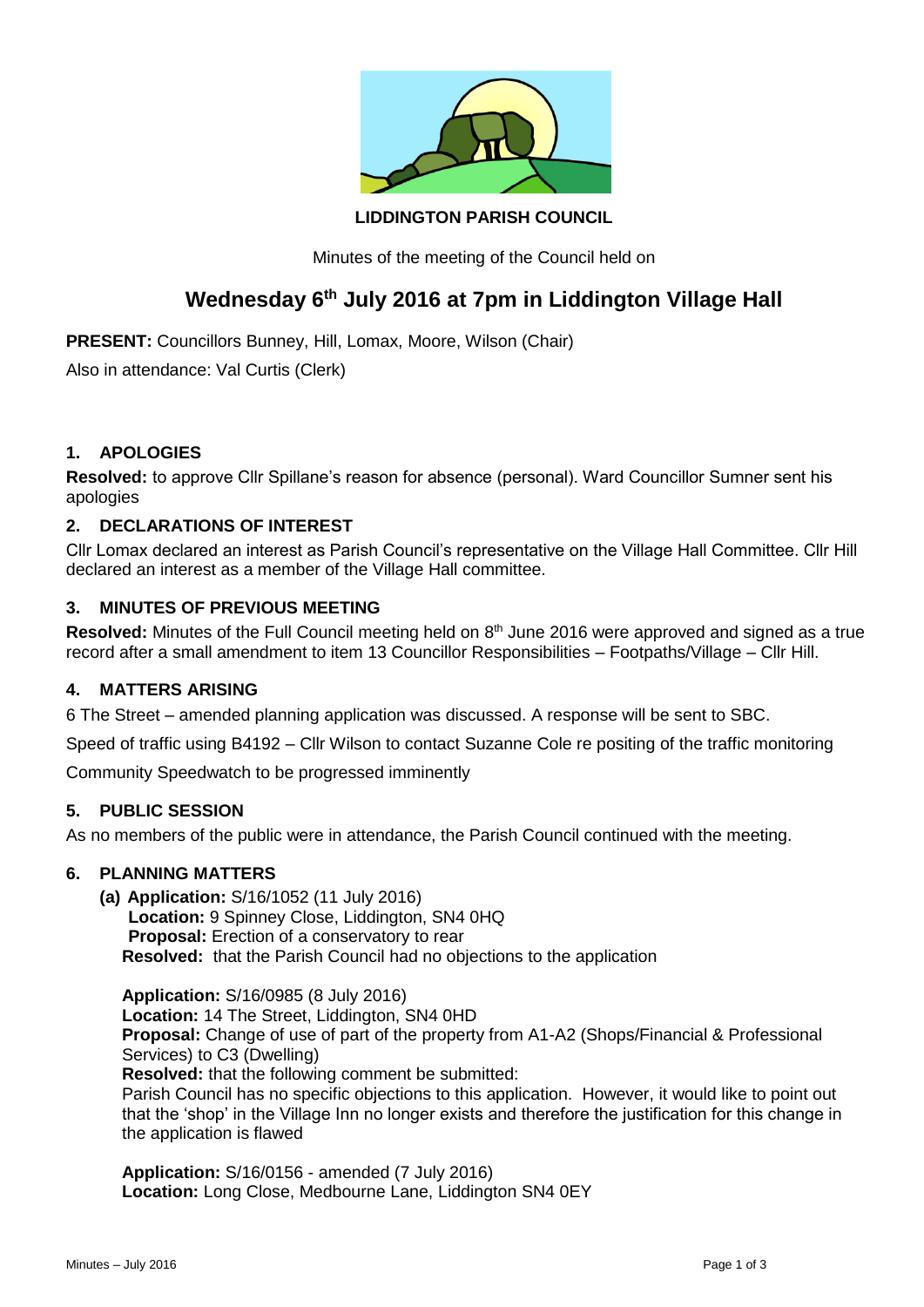**Proposal:** Change of use of agricultural land to construct new access road and new highway access to existing dwelling (Long Close)

**Resolved:** that the following comment be submitted:

Parish Council objects to this application.

The original comments made in our response of  $3<sup>rd</sup>$  March 2016 still stand. We note that this is not included on the website and would be grateful if you could confirm that both the original letter and this one will now appear

**Application:** S/OUT/16/0021 (18th July 2016) **Location:** Redlands Airfield

**Proposal:** Outline planning application for the erection of 370no. dwellings, a local convenience store/community facility, primary school, open space, landscaping, access points to and from Wanborough Road and northern site boundaries and associated infrastructure **Resolved:** that the following comments be submitted:

Further to our earlier submission in February, Liddington Parish Council has reconsidered the above planning application and wishes to reinforce our comments and objections:

- 1. The development is premature and not sustainable in its current form due to its isolation and the construction timescales being well ahead of an adequate infrastructure and services planned for later phases of the NEV development.
- 2. The number of dwellings being proposed is almost 10 times those quoted in the Swindon Local Plan, why and how is this allowed to happen?
- 3. The nearest facilities will be in Wanborough, Covingham and beyond via a road with no footpaths. This will be dangerous and extremely unsafe with an increase the number of vehicles using the existing access roads and with minimal public transport facilities. With the main access route into and out of the development area being via Wanborough Road and subsequently onto Merlin Way or via Wanborough and Liddington, this is totally unacceptable and will create rat runs.
- 4. We understand this site is also affected by flooding which was clear to see in January on the Wanborough Road which is where entrance to this development will be created.
- 5. We request that the NEV is looked at in its entirety so that priority is given to the necessary services and transport infrastructure for the new communities so as not to severely impact existing settlements during the protracted development.
- 6. The southern link road through to Commonhead and through to the A420 must be given a high priority and it is necessary to ensure that the wider infrastructure will cope, for example at Commonhead where other traffic issues (GWH, M4 Junction 15) need further attention.

**(b)** It was noted that S/OUT/15/0753 and S/OUT/15/0754 – Lotmead site had both been refused

# **7. WARD COUNCILLOR REPORT**

There was no Ward Councillor's report as Councillor Sumner was unable to attend the meeting

# **8. VILLAGE MATTERS**

- **(a) To agree tasks for the Lengthsman to undertake this month -** No tasks were agreed as the quote from Mark Reynolds was still outstanding. The Communication - Clerk to chase
- **(b) To further determine if the Parish Council wishes to explore potential services transfers from the Borough Council**

A list was to be prepared of the various sites and tasks in the Village to enable contractors to be approached

#### **9. FINANCE**

#### **(a) Invoices**

It was **resolved** to approve payment of the following:

- VC Communications £817.92
- Clerk's remuneration & administration payment April, May & June -£437.49